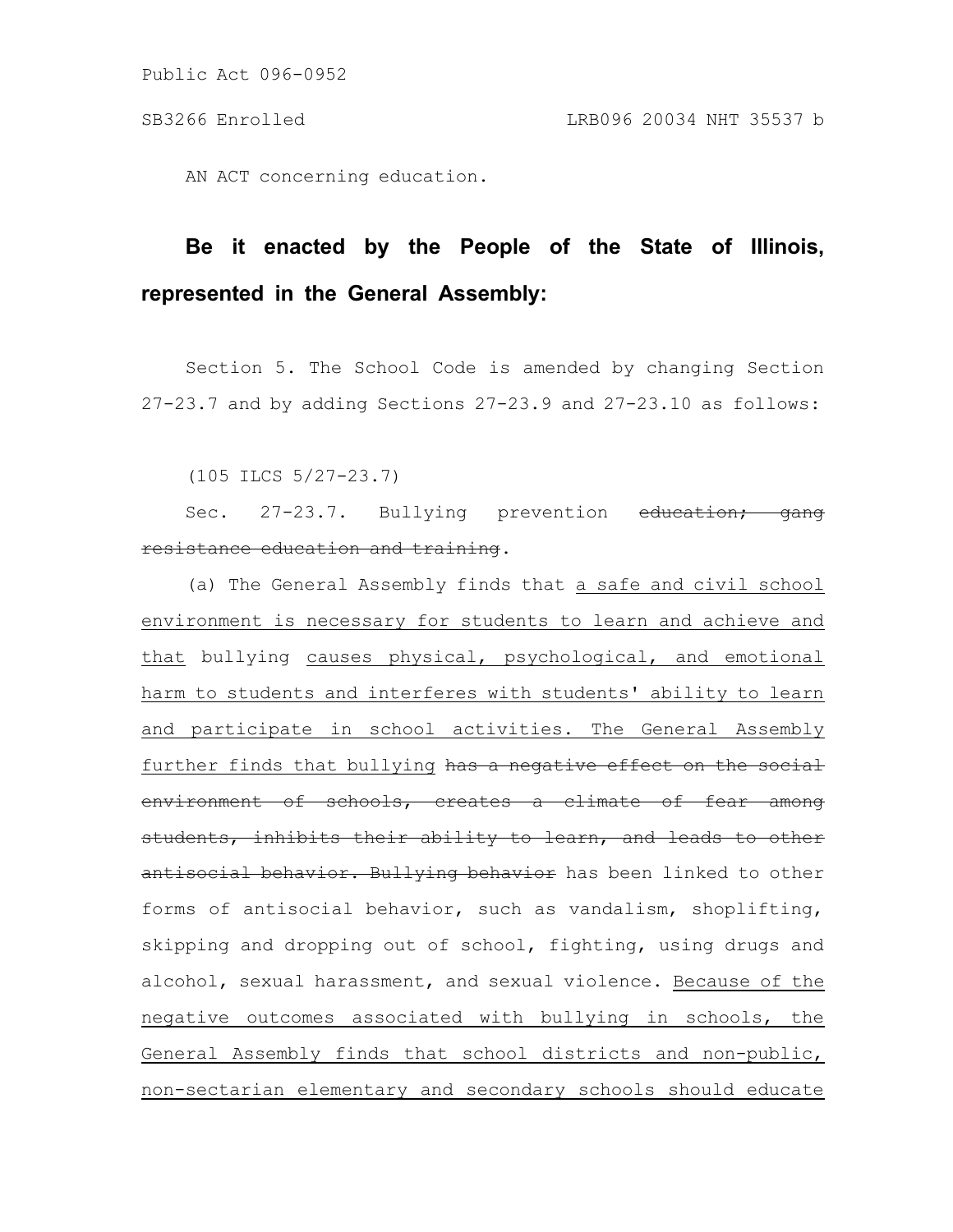students, parents, and school district or non-public, non-sectarian elementary or secondary school personnel about what behaviors constitute prohibited bullying.

Bullying on the basis of actual or perceived race, color, religion, sex, national origin, ancestry, age, marital status, physical or mental disability, military status, sexual orientation, gender-related identity or expression, unfavorable discharge from military service, association with a person or group with one or more of the aforementioned actual or perceived characteristics, or any other distinguishing characteristic is prohibited in all school districts and non-public, non-sectarian elementary and secondary schools. No student shall be subjected to bullying:

(1) during any school-sponsored education program or activity;

(2) while in school, on school property, on school buses or other school vehicles, at designated school bus stops waiting for the school bus, or at school-sponsored or school-sanctioned events or activities; or

(3) through the transmission of information from a school computer, a school computer network, or other similar electronic school equipment.

The General Assembly further finds that the instance youth delinquent gangs continues to rise on a statewide bas ven the higher rates of criminal offending embers, as well as the availability of increasingly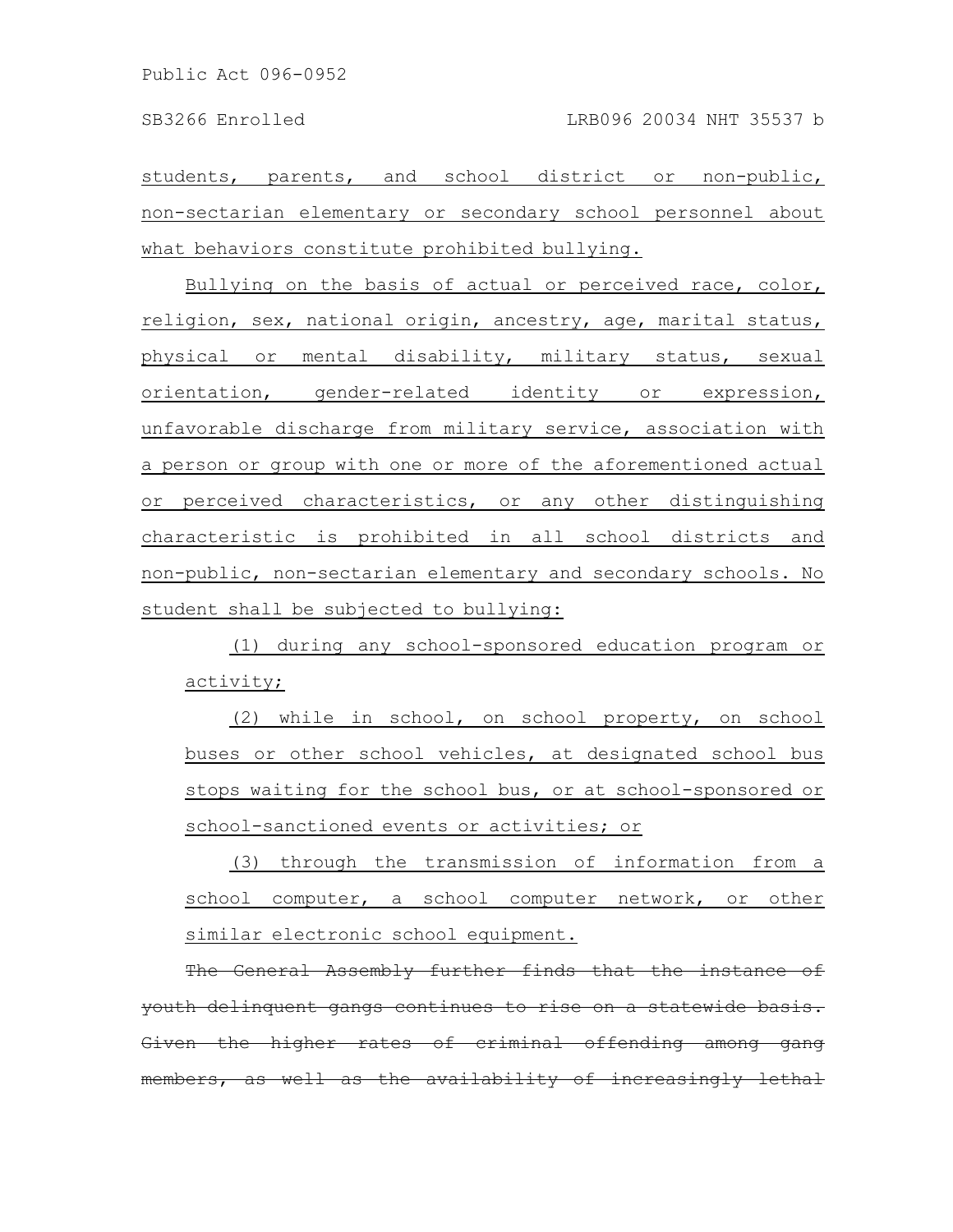weapons, the level of criminal activity taken on new importance for law enforcement agencies, schools, the community, and prevention efforts.

(b) In this Section:

"Bullying" means any severe or pervasive physical or verbal act or conduct, including communications made in writing or electronically, directed toward a student or students that has or can be reasonably predicted to have the effect of one or more of the following:

(1) placing the student or students in reasonable fear of harm to the student's or students' person or property;

(2) causing a substantially detrimental effect on the student's or students' physical or mental health;

(3) substantially interfering with the student's or students' academic performance; or

(4) substantially interfering with the student's or students' ability to participate in or benefit from the services, activities, or privileges provided by a school.

Bullying, as defined in this subsection (b), may take various forms, including without limitation one or more of the following: harassment, threats, intimidation, stalking, physical violence, sexual harassment, sexual violence, theft, public humiliation, destruction of property, or retaliation for asserting or alleging an act of bullying. This list is meant to be illustrative and non-exhaustive.

"School personnel" means persons employed by, on contract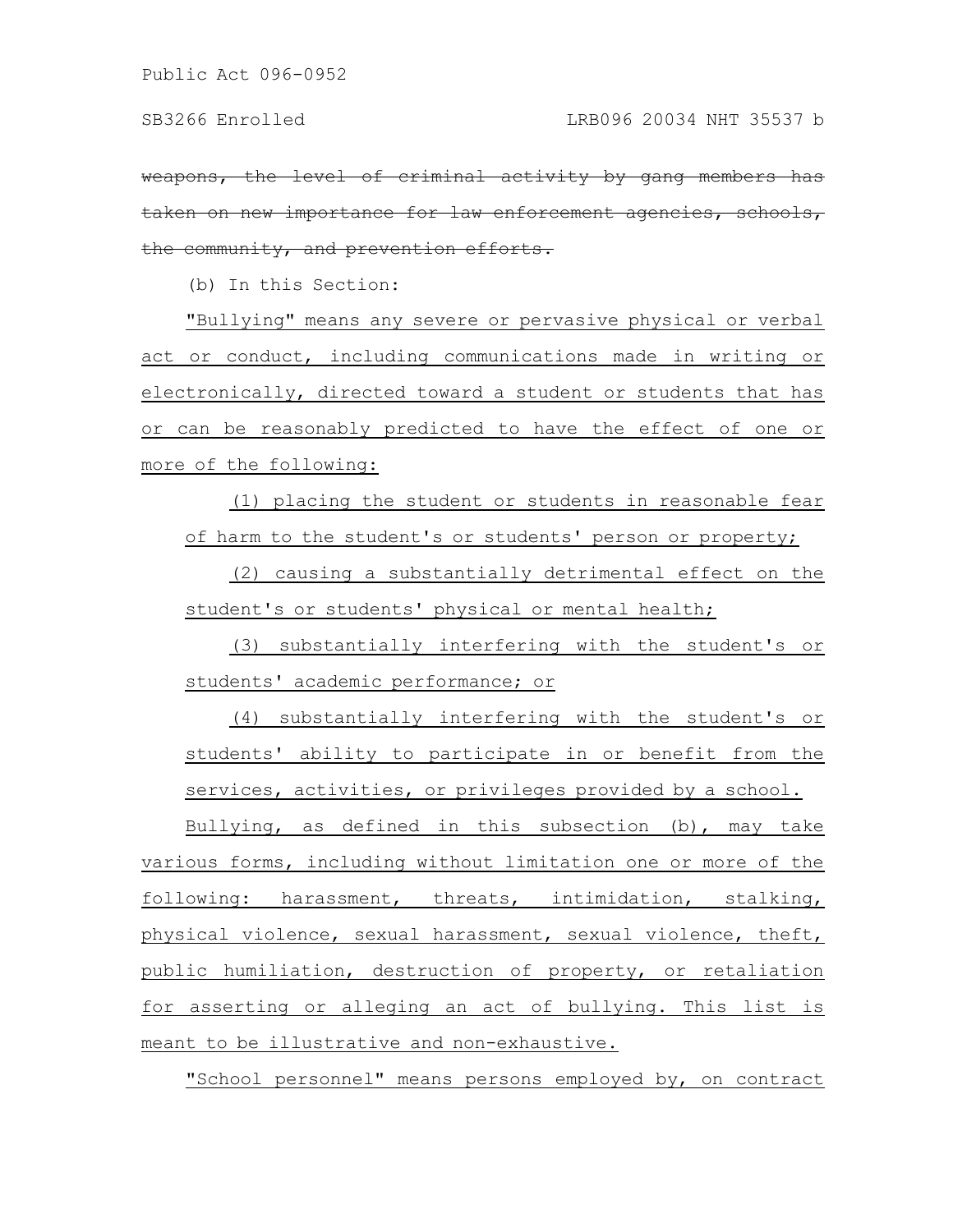Public Act 096-0952

with, or who volunteer in a school district or non-public, non-sectarian elementary or secondary school, including without limitation school and school district administrators, teachers, school guidance counselors, school social workers, school counselors, school psychologists, school nurses, cafeteria workers, custodians, bus drivers, school resource officers, and security guards.

"Bullying prevention" means and includes instruction all of the following:

(1) Intimidation.

(2) Student victimization.

(3) Sexual harassment.

(4) Sexual violence.

(5) Strategies for student-centered problem solving regarding bullying.

"Gang resistance education and training" means and includes instruction in, without limitation, each of the following subject matters when accompanied by a stated objective of reducing gang activity and educating children in grades K through 12 about the consequences of gang involvement:

(1) Conflict resolution.

(2) Cultural sensitivity.

(3) Personal goal setting.

(4) Resisting peer pressure.

(c) (Blank). Each school district may make suitable provisions for instruction in bullying prevention and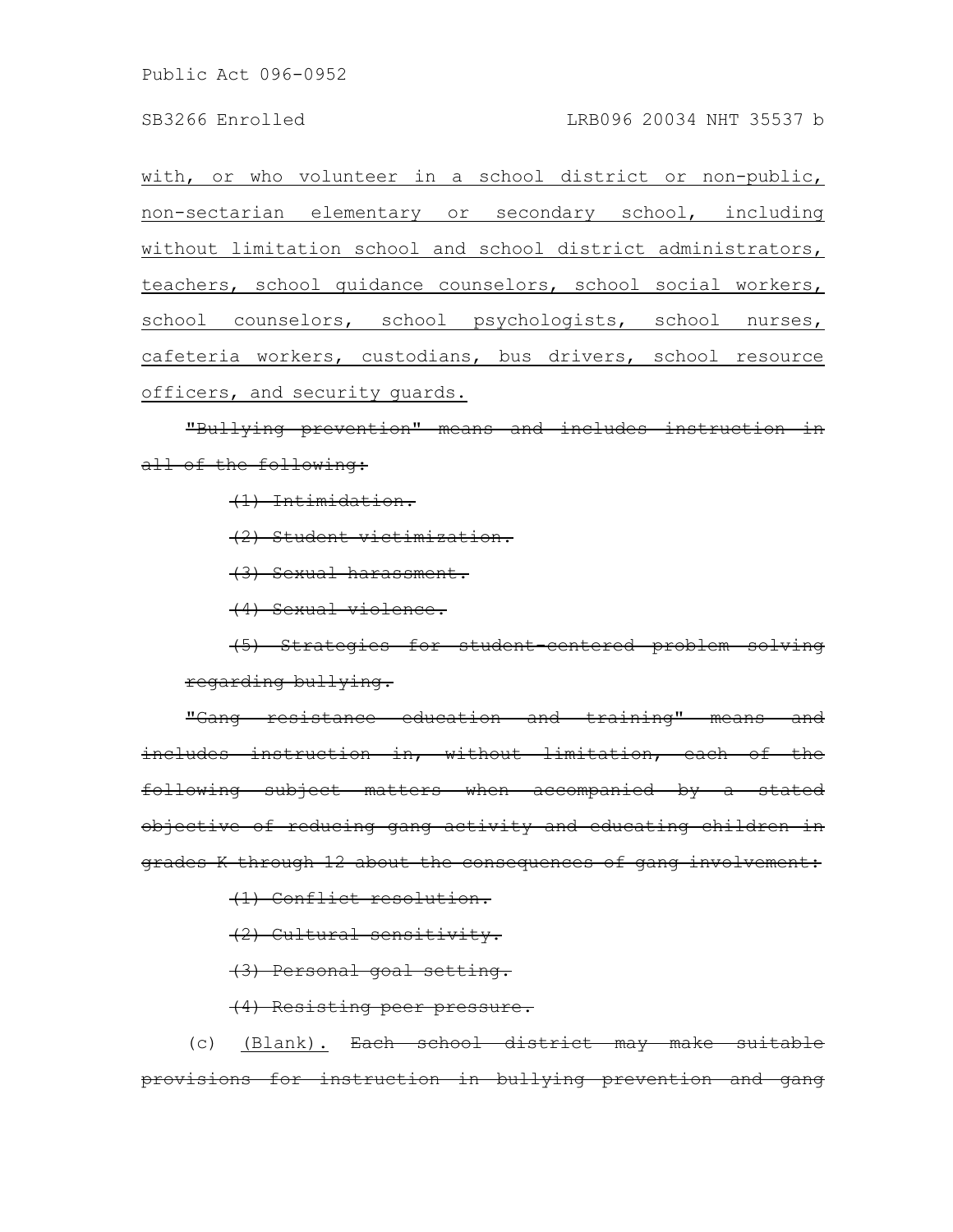resistance education and training in all grades and include instruction in the courses of study regularly therein. A school board may collaborate with a agency providing specialized curricula in bullying whose ultimate outcome is to prevent sexual purposes of gang resistance education and training, a school board must collaborate with State and local law enforcement agencies. The State Board of Education may assi development of instructional materials and teacher train relation to bullying prevention and gang resistance education and training.

(d) Each Beginning 180 days after August 23, 2007 (the effective date of Public Act 95-349), each school district and non-public, non-sectarian elementary or secondary school shall create and maintain a policy on bullying, which policy must be filed with the State Board of Education. Each school district and non-public, non-sectarian elementary or secondary school must communicate its policy on bullying to its students and their parent or guardian on an annual basis. The policy must be updated every 2 years and filed with the State Board of Education after being updated. The State Board of Education shall monitor the implementation of policies created under this subsection (d).

(e) This Section shall not be interpreted to prevent a victim from seeking redress under any other available civil or criminal law. Nothing in this Section is intended to infringe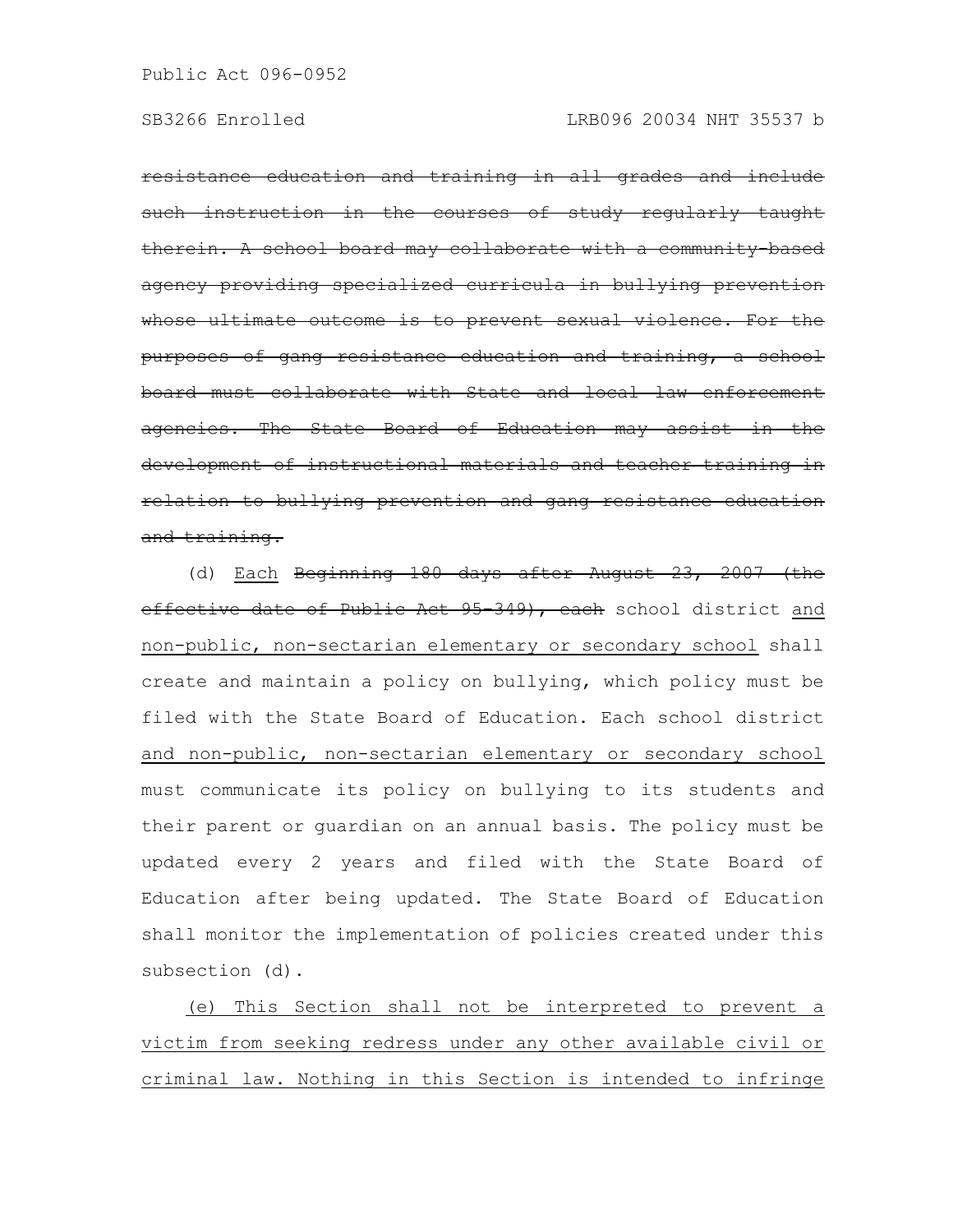upon any right to exercise free expression or the free exercise of religion or religiously based views protected under the First Amendment to the United States Constitution or under Section 3 or 4 of Article 1 of the Illinois Constitution. (Source: P.A. 94-937, eff. 6-26-06; 95-198, eff. 1-1-08; 95-349, eff. 8-23-07; 95-876, eff. 8-21-08.)

(105 ILCS 5/27-23.9 new)

(Section scheduled to be repealed on March 2, 2011)

Sec. 27-23.9. School Bullying Prevention Task Force.

(a) In this Section, "Task Force" means the School Bullying Prevention Task Force.

(b) The Task Force is created and charged with exploring the causes and consequences of bullying in schools in this State, identifying promising practices that reduce incidences of bullying, highlighting training and technical assistance opportunities for schools to effectively address bullying, evaluating the effectiveness of schools' current anti-bullying policies and other bullying prevention programs, and other related issues.

(c) Within 60 days after the effective date of this amendatory Act of the 96th General Assembly, the State Superintendent of Education shall appoint 15 members to the Task Force. The membership of the Task Force shall include representatives of State agencies whose work includes bullying prevention or intervention; statewide organizations that focus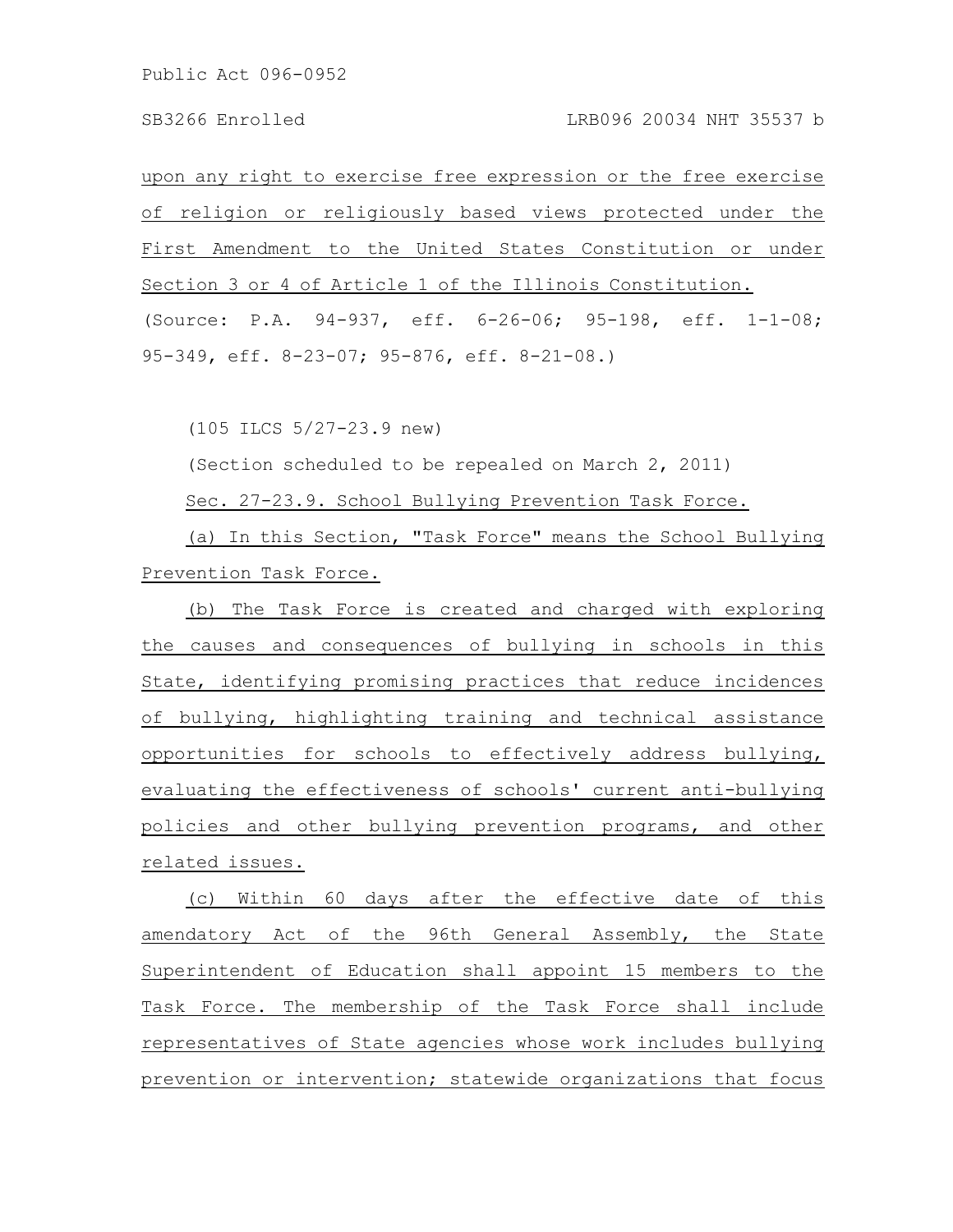on violence or bullying prevention or intervention; teachers and management personnel from at least 3 school districts; academics who conduct research on bullying, its consequences to students in grades K through 12, or effective strategies for preventing or addressing bullying; a current high school or college student who has experienced bullying; and others at the State Superintendent's discretion. Members of the Task Force shall serve without compensation.

(d) The State Board of Education shall provide technical assistance for the work of the Task Force.

(e) No later than March 1, 2011, the Task Force shall submit a report to the Governor and the General Assembly on any recommendations for preventing and addressing bullying in schools in this State and a proposed timeline for meeting the Task Force's charges identified in this Section.

(f) This Section is repealed on March 2, 2011.

(105 ILCS 5/27-23.10 new)

Sec. 27-23.10. Gang resistance education and training.

(a) The General Assembly finds that the instance of youth delinquent gangs continues to rise on a statewide basis. Given the higher rates of criminal offending among gang members, as well as the availability of increasingly lethal weapons, the level of criminal activity by gang members has taken on new importance for law enforcement agencies, schools, the community, and prevention efforts.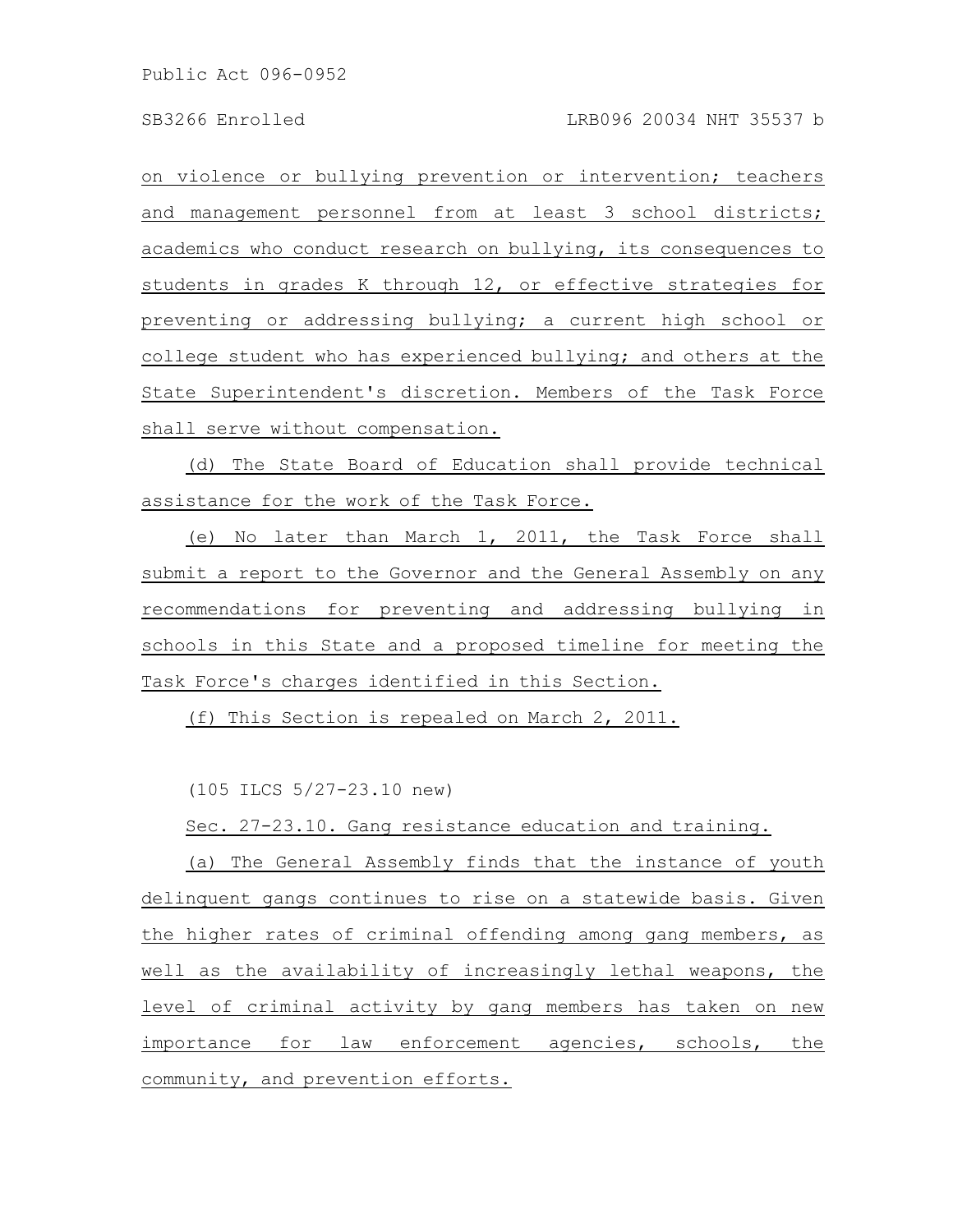(b) As used in this Section:

"Gang resistance education and training" means and includes instruction in, without limitation, each of the following subject matters when accompanied by a stated objective of reducing gang activity and educating children in grades K through 12 about the consequences of gang involvement:

(1) conflict resolution;

(2) cultural sensitivity;

(3) personal goal setting; and

(4) resisting peer pressure.

(c) Each school district and non-public, non-sectarian elementary or secondary school in this State may make suitable provisions for instruction in gang resistance education and training in all grades and include that instruction in the courses of study regularly taught in those grades. For the purposes of gang resistance education and training, a school board or the governing body of a non-public, non-sectarian elementary or secondary school must collaborate with State and local law enforcement agencies. The State Board of Education may assist in the development of instructional materials and teacher training in relation to gang resistance education and training.

Section 90. The State Mandates Act is amended by adding Section 8.34 as follows: